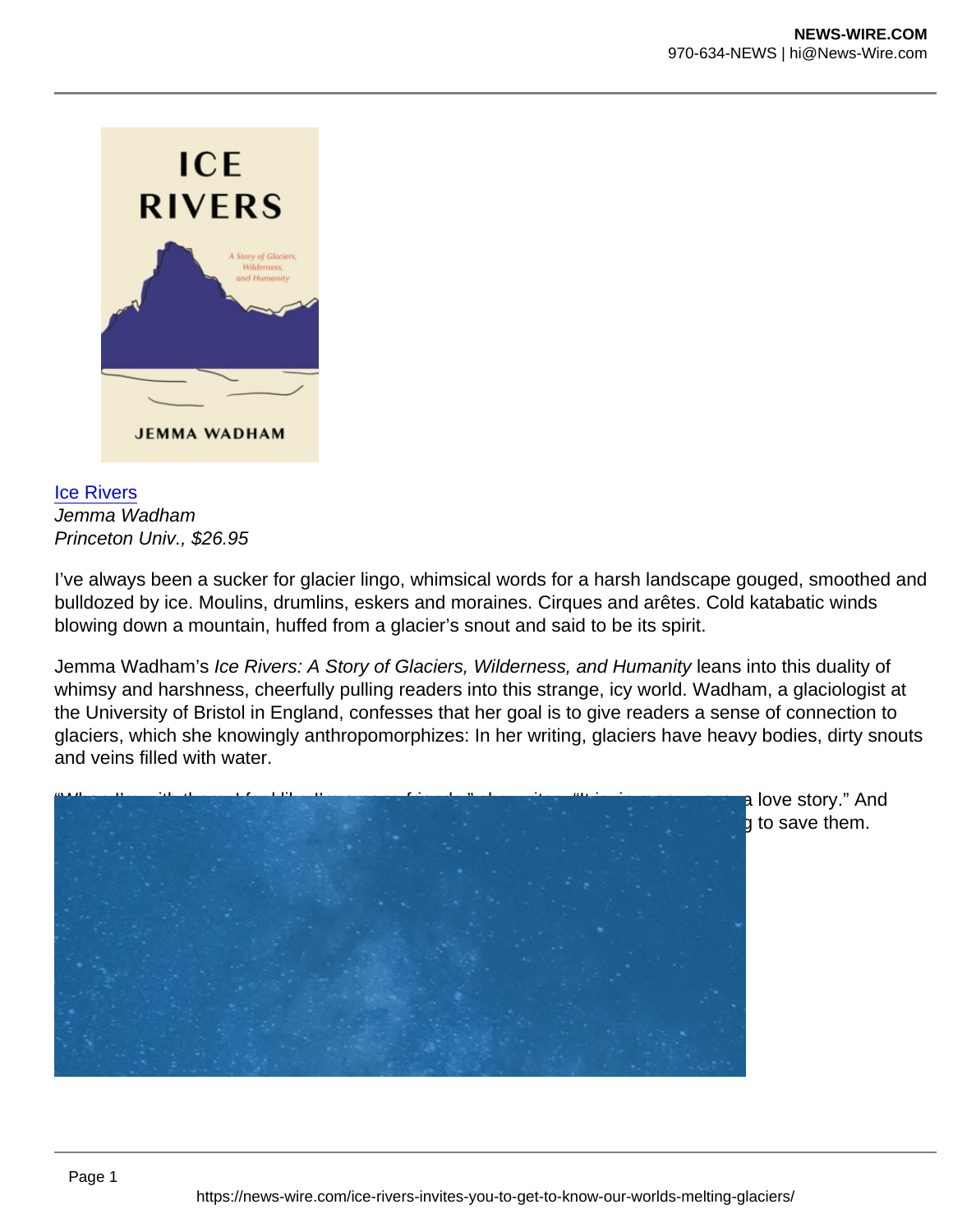## Sign Up For the Latest from Science News

Headlines and summaries of the latest Science News articles, delivered to your inbox

Thank you for signing up!

There was a problem signing you up.

Accordingly, the book's chapters are anchored by site, and each chapter documents a different field expedition or series of expeditions to a particular glacier. Wadham takes us from the Swiss Alps to Norway's Svalbard islands, from India's Himalayas to Antarctica's McMurdo Dry Valleys. It's a breezy read, with an eager party host vibe ("let me introduce to you my friend the glacier; I think you two will get along").

While describing each site, Wadham dives into an engaging mishmash of personal recollections about her fieldwork, snippets of accessible glacier and climate science (I now know that these rivers of ice have three different manners of flow), a dash of alpine and polar exploration history, and many bits of local color. [Ötzi the 5,300-year-old iceman,](https://www.sciencenews.org/article/otzi-mummy-ate-high-fat-meal-before-death) Erik the Red, Svalbard's many polar bears and wild Patagonian horses all make an appearance, not to mention the mummified corpses of seals and penguins littering the Dry Valleys (SN: 7/12/18).

An interesting thread winding through the book concerns how the focus of glaciology as a field has shifted through time. After several years of not winning grants that would allow her to continue working on Svalbard, in 2008 Wadham got the opportunity to go to Greenland instead. "Valley glaciers were no longer considered quite as cutting-edge to the research council funders," she writes. "Instead, glaciologists had become obsessed with the vast ice sheets," for the potential of their meltwaters to raise sea levels and alter ocean currents. Several years later, funders began to call for projects looking at melting glaciers' impacts on ocean life and the water cycle, opening up an opportunity for Wadham to study Patagonia's fast-changing glacial region.

Where the book really comes alive is in its vivid snapshots of a scientist's life in the field: making a blearyeyed cup of coffee in Patagonia using a thin sock as a filter; fearfully skittering across fragile fjord ice on a Ski-Doo; consuming tins of bland fiskeboller, or fish balls, which were mostly used for food but sometimes for rifle practice; solo dancing away a gray mood on a pebbly beach on Svalbard, with a rifle ready to repel polar bears resting nearby on the stones.

These recollections are honest, funny and poignant, and reveal how the highs and lows of fieldwork are inextricably intertwined. Wadham writes, for example, of dreading the "hollow feeling caused by constant sleep deprivation" due to the midnight sun and the relentless roaring of winds and water, a feeling tempered by her fierce love for the open expanses of the wild and for pursuing a "big mission."